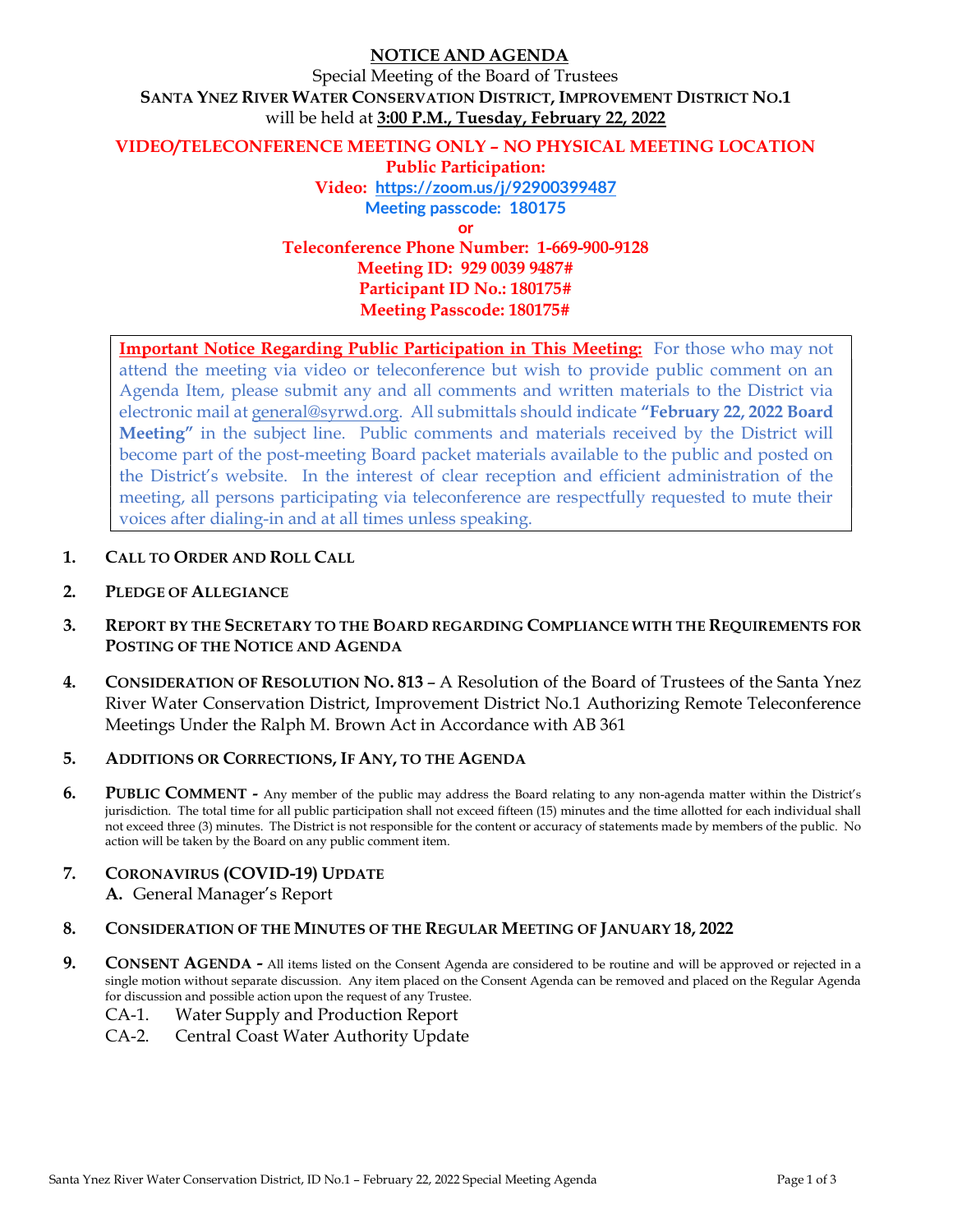## 10. MANAGER REPORTS - STATUS, DISCUSSION, AND POSSIBLE BOARD ACTION ON THE FOLLOWING SUBJECTS:

## A. DISTRICT ADMINISTRATION

- 1. Personnel Policy
	- a) Resolution No. 814 A Resolution of the Board of Trustees of the Santa Ynez River Water Conservation District, Improvement District No.1 Amending the District's Personnel Policy Manual
- 2. Public Hearing: Consider Proposal to Adjust Boundaries of District Divisions Pursuant to U.S. Census Bureau 2020 Population Results
	- a) Presentation and Discussion Regarding Proposed Adjustment to Boundaries of Divisions within the District
	- b) Resolution No. 815 A Resolution of the Board of Trustees of the Santa Ynez River Water Conservation District, Improvement District No.1 Giving Notice of Its Intent to Adjust Boundaries of District Divisions
- 3. Financial Report on Administrative Matters
	- a) Presentation of Monthly Financial Statements Revenues and Expenses
	- b) Approval of Accounts Payable
- 4. Consider Establishing Ad Hoc Committee Los Olivos Community Services District

## 11. REPORT, DISCUSSION, AND POSSIBLE BOARD ACTION ON THE FOLLOWING SUBJECTS:

### A. SUSTAINABLE GROUNDWATER MANAGEMENT ACT

- 1. Eastern Management Area Update
- B. CALIFORNIA DROUGHT CONDITIONS
	- 1. Update Regarding Statewide Drought Conditions
- C. LOCAL AGENCY FORMATION COMMISSION
	- 1. Update Regarding Updates to Municipal Service Reviews and Spheres of Influence
- 12. REPORTS BY THE BOARD MEMBERS OR STAFF, QUESTIONS OF STAFF, STATUS REPORTS, ANNOUNCEMENTS, COMMITTEE REPORTS, OBSERVATIONS AND OTHER MATTERS AND/OR COMMUNICATIONS NOT REQUIRING BOARD ACTION

## 13. CORRESPONDENCE: GENERAL MANAGER RECOMMENDS FILING OF VARIOUS ITEMS

14. REQUESTS FOR ITEMS TO BE INCLUDED ON THE NEXT REGULAR MEETING AGENDA: Any member of the Board of Trustees may place an item on the meeting Agenda for the next regular meeting. Any member of the public may submit a written request to the General Manager of the District to place an item on a future meeting Agenda, provided that the General Manager and the Board of Trustees retain sole discretion to determine which items to include on meeting Agendas.

## 15. NEXT MEETING OF THE BOARD OF TRUSTEES: The next Regular Meeting of the Board of Trustees is scheduled for March 15, 2022 at 3:00 p.m.

### 16. CLOSED SESSION:

To accommodate the teleconferencing component of this meeting, the public access line will be closed for up to sixty (60) minutes while the Board of Trustees convenes into closed session. Upon the conclusion of the closed session, the public participation teleconference access will be reopened for the remaining Agenda Items.

The Board will hold a closed session to discuss the following items:

A. CONFERENCE WITH LEGAL COUNSEL - EXISTING LITIGATION [Subdivision (d)(1) of Section 54956.9 of the Government Code  $-2$  Cases]